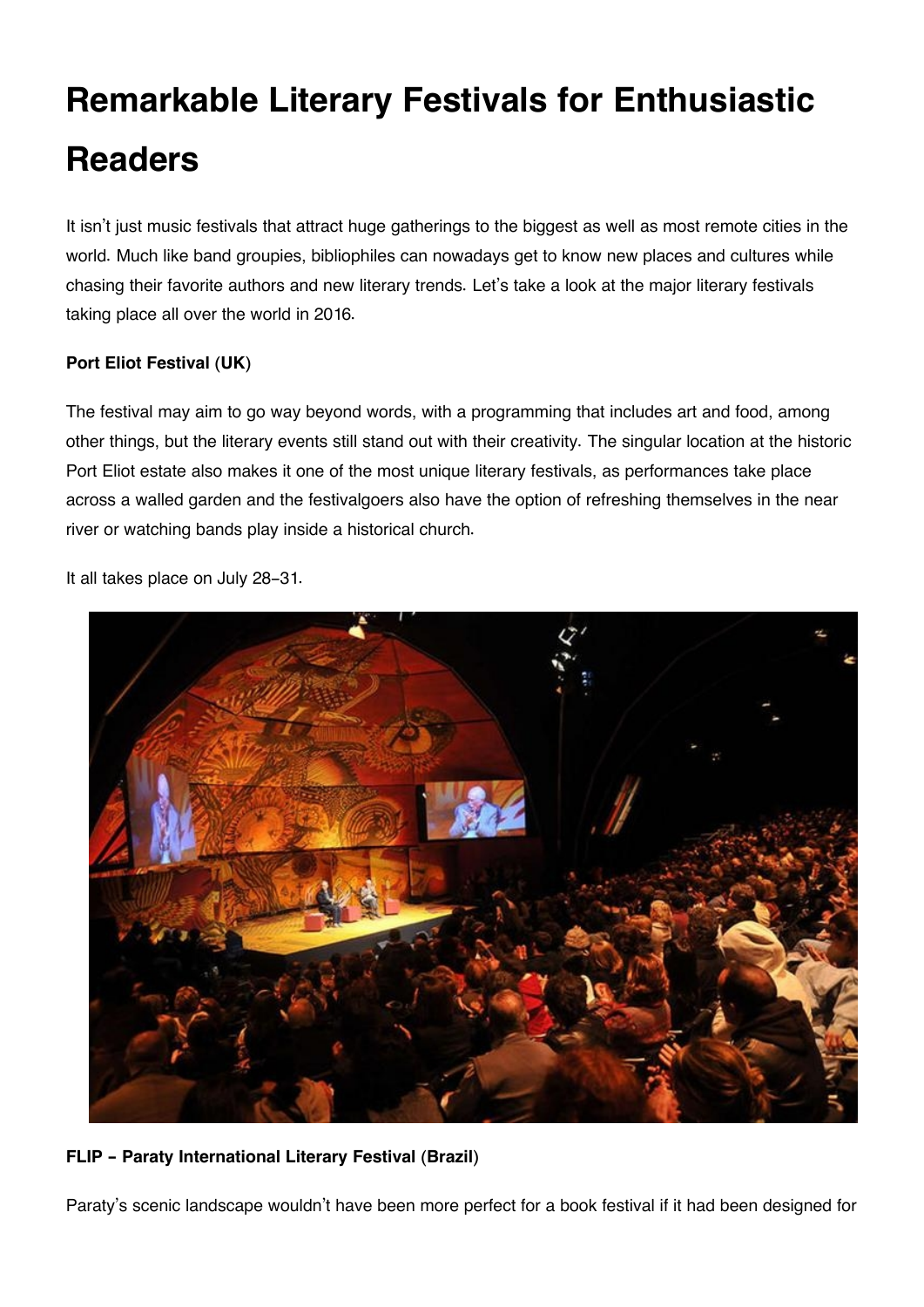the effect. The area is surrounded by mountains enclosed in the forest, as well as gorgeous colonial buildings, which are an ideal setting for round-table discussions followed by long beach days. The wellestablished festival, which also hosts other artistic events and exhibitions, has had names like Julian Barnes and Don DeLillo as headliners in the past.

You can attend or follow all the action between June 29 and July 3.

## **Edinburgh International Book Festival (Scotland)**

Edinburgh's Charlotte Square Gardens transform every August since 1983 to welcome a host of 800 writers, from bestsellers, to Nobel Prize winners, and even aspiring novelists and poets. Book enthusiasts can also bring their children over to participate in workshops and storytelling sessions which help cement their affection for books.

The line-up for the festival taking place on August 13-29 is unveiled in June.



## **Berlin International Literature Festival (Germany)**

A truly global festival which takes over most of Berlin's cultural institutions, including theatres and museums, for ten days in September since 2001, this year's Berlin literature festival is said to have writers from all continents and genres in its line-up.

You can go check them out on September 7-17.

## **Brooklyn Book Festival (USA)**

Home to a lot of the greats of today's literature, Brooklyn, specifically its Downtown Park, is also home to